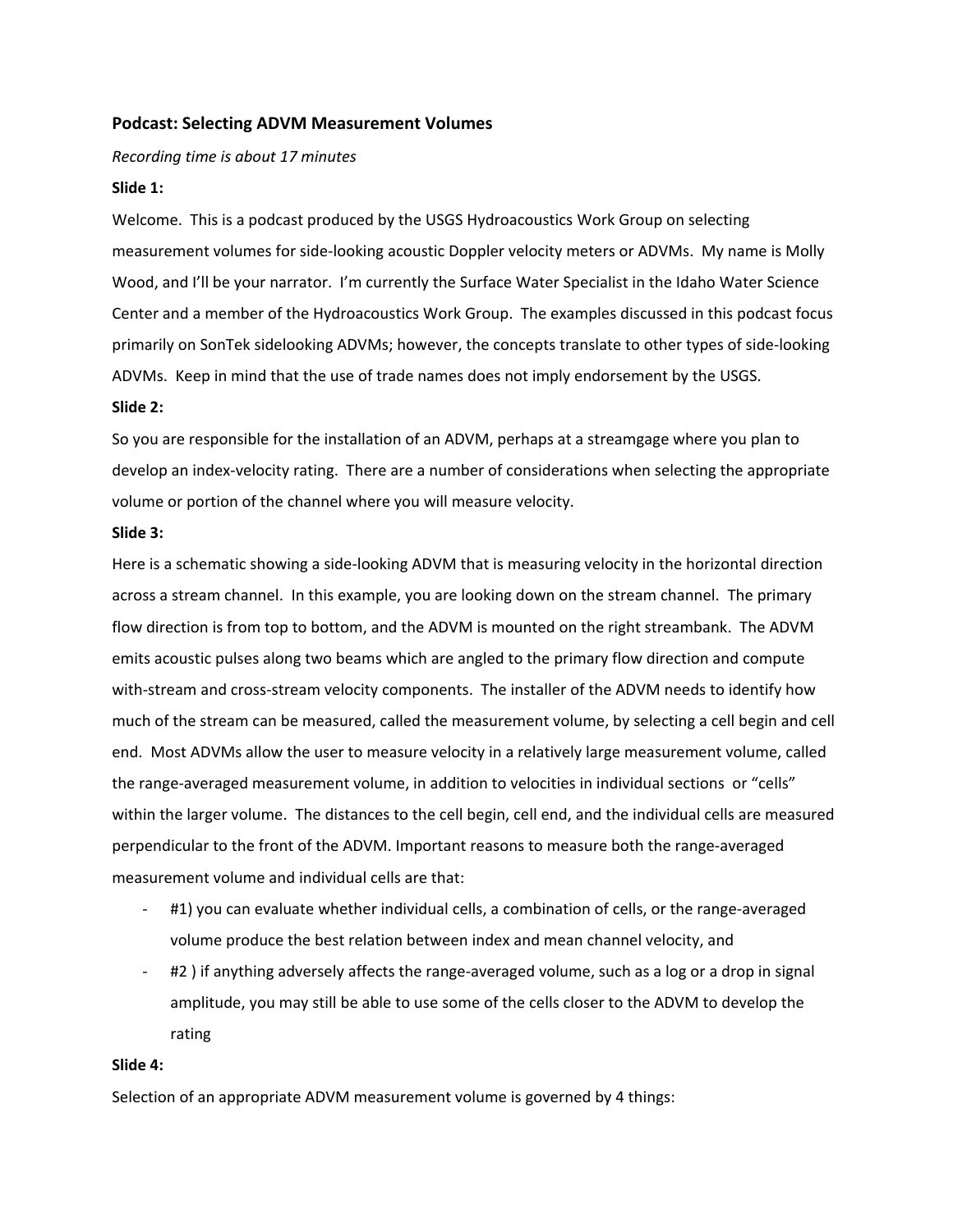- ‐ Distribution of velocity within the channel ,
- ‐ Obstructions and boundaries ,
- ‐ Wake or flow disturbance, and
- ‐ Whether there is a sufficient amount of "scatterers" in the water to reflect the acoustic signal at a level that is substantially above the instrument's noise level

## **Slide 5:**

The first step in selecting the ADVM measurement volume is to perform a thorough reconnaissance of the channel in the vicinity of the ADVM. This means measuring transects with an ADCP upstream, downstream and at the ADVM installation site, looking for velocity distribution, obstructions, and any unusual flow patterns that should be avoided. For example, in the ADCP transect at the top of the slide, you might want to avoid the "slack" water present on the left bank. If the ADVM will serve as an index‐ velocity meter, the goal should be to measure velocities that are at or above the mean channel velocity. Other considerations might include: visual examination of flow disturbance caused by any structures in the area (such as the bridge and gage structure in the picture at bottom left) and the presence of any debris or other obstructions. The photo at bottom right shows floating and partially submerged logs that have the potential to obstruct the ADVM beams.

### **Slide 6:**

The second step, after an ADVM has been installed at least temporarily, is to perform a beam amplitude check. The beam amplitude check will show the following:

- Whether the ADVM transducers are functioning correctly
- ‐ Whether there are any obstructions within the measurable range of the ADVM and
- ‐ Whether there are sufficient "scatterers" in the water at that given time to adequately reflect the acoustic signal.

I'll review a beam check in more detail in a few minutes.

# **Slide 7:**

The next step is to select an initial measurement volume. Keep in mind that the measurement volume that you select now may not be appropriate over a range of seasons and hydrologic conditions, so it's important to re‐evaluate your measurement volume on a regular basis, particularly during the first year of data collection. The SonTek ADVM range‐averaged measurement volume is composed of a cell begin and a cell end. The individual cells are composed of a blanking distance (which usually should be set to the same value as cell begin), individual cell size, and the number of cells to measure. The next slides will go into a little more detail on these configuration parameters.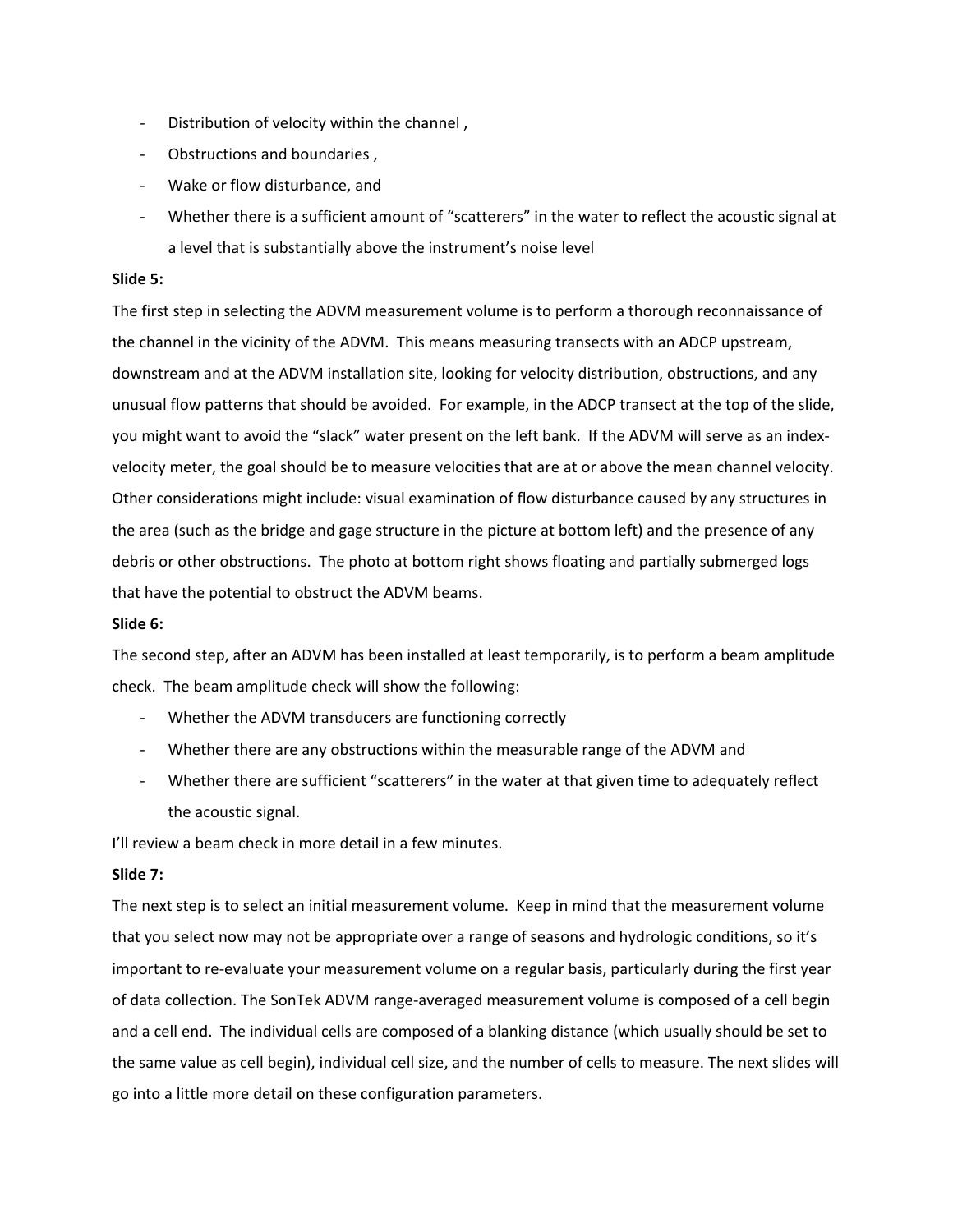### **Slide 8:**

To set the cell begin and blanking distance, you need to consider 2 things:

- instrument limitations, which dictate a minimum cell begin and blanking distance based on instrument frequency, and
- ‐ anything present in the stream that might cause flow disturbance near the beginning of your measurement volume. An example of this might be a bridge pier on which you have mounted your ADVM. An example of such an installation is provided here.

To determine the extent of flow disturbance that should be avoided in your ADVM measurement volume, you can calculate what is called the zone of wake turbulence, according to the following equation:

‐ b equals c times the square root of d times x.

B is the lateral distance from the centerline of the pier or other object to the edge of the theoretical wake zone; in other words, the minimum blanking or cell begin distance you would want to set to avoid measuring in this zone. D is the width of the pier or object. X is the distance from the ADVM to the upstream face, and c is a factor that represents the shape of the pier or object. Keep in mind this is a guideline that is independent of flow condition – the zone of wake turbulence may change, so be conservative.

### **Slide 9:**

To initially set the cell end, you'll need to look at your beam check. This example is from a Sontek sidelooker. Beam amplitude is plotted on the y axis and distance from the ADVM is plotted on the x axis. The ADVM is at point "0" on the x axis. The blue and red lines represent the amplitudes from each beam that measures velocity. As the beams measure out in the channel away from the ADVM, the amplitudes should at first increase sharply and then continually decrease with increasing range. Deviations between the red and blue beams should be small. You want to look for any spikes, gradual increases, or leveling in the beam amplitudes that indicate that a beam or beam sidelobe is hitting an obstruction such as the streambed, debris, rocks, or the water surface. The green line represents the vertical beam that measures water level above the ADVM. The left-most vertical dashed line represents what is currently set as the cell begin. The right-most vertical dashed line represents what is currently set as the cell end. The gray line shows the theoretical decay curve of the beam amplitudes, which shows the general trend the beam amplitudes should follow for that frequency ADVM and water salinity given ideal conditions such as sufficient scatterers in the water. You want your beam amplitudes to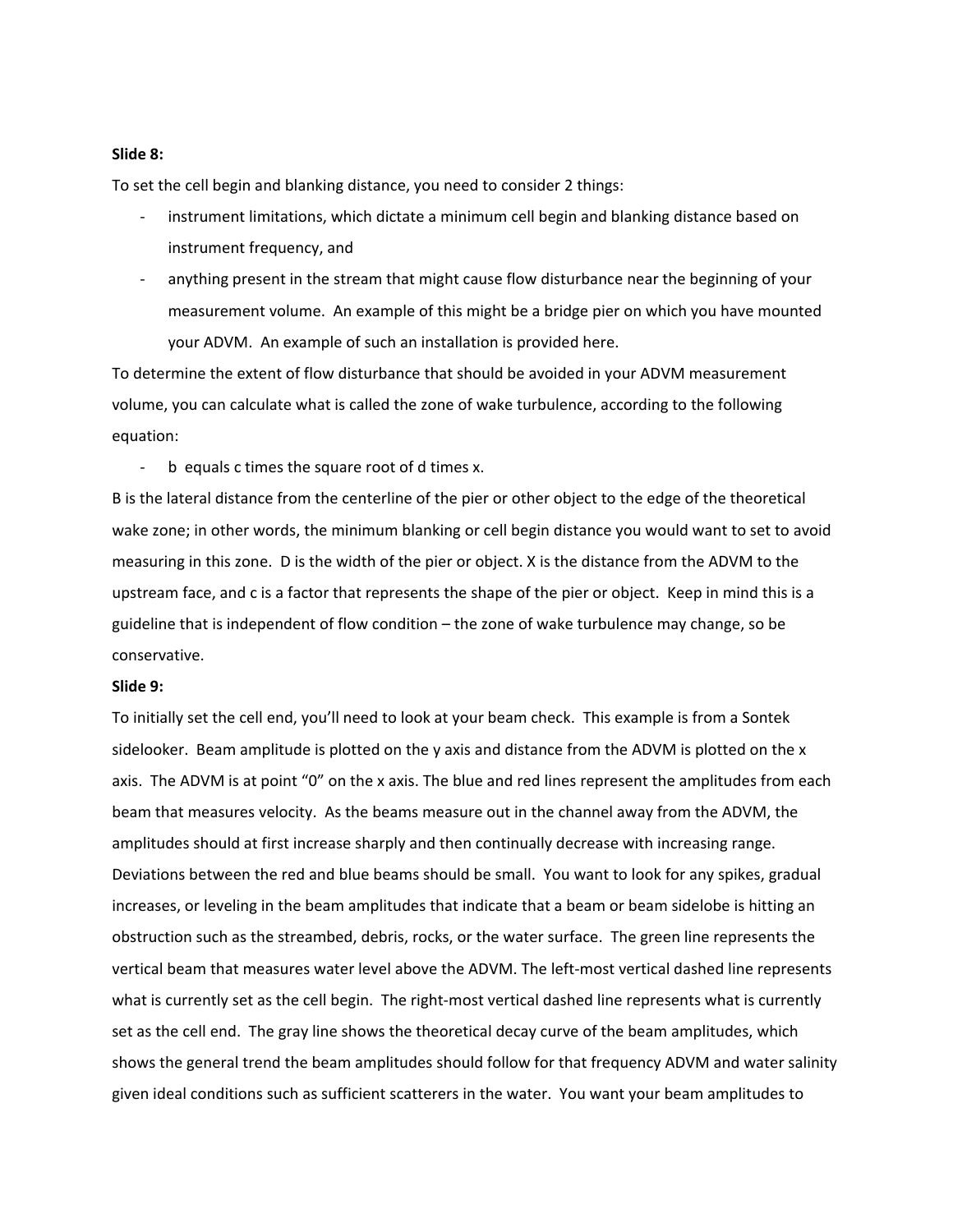follow the general trend of this line, but some deviation is ok. In general, you do not want abrupt deviations or differences greater than 20 counts between the measured and theoretical curve over the range of the system. The horizontal dashed line at the bottom shows the instrument's noise level, or the level at which the ADVM will be unable to differentiate between the returned acoustic signals and its own base electrical "noise" in that environment.

# **Slide 10:**

Your cell end should be selected so that:

- there are no obstructions indicated by spikes or increases in 1 or more beam amplitudes in the measurement volume,
- ‐ beam amplitudes at cell end are 10‐20 counts above the noise level
- the distance from a boundary is greater than 10% of the range from the ADVM OR a distance in the following table based on pulse lengths of various ADVM frequencies.
	- o For example, for a 1500 kHz ADVM, the cell end should be no closer to a boundary than 10% of the range from the ADVM or 0.25 m, whichever is greater.

Note that these criteria are specific to Sontek ADVMs. Check manufacturer's recommendations when using other ADVMs.

# **Slide 11:**

The ADVM individual cells also need to be configured using the blanking distance, number of cells, and cell size. Note that each ADVM manufacturer has different limits on the maximum number of cells that can be measured. In most cases, the cell size should be divided equally. For example, if your rangeaveraged measurement volume is 100 m and you wish to measure multicell data in 10 cells, the size of each cell must be 10 m. Technically, you can configure your cells to measure a zone different from your range-averaged measurement volume. Unless you have a specific reason for doing this, we recommend that you configure your cells to measure the same volume as the range‐averaged volume.

### **Slide 12:**

Let's step through an example on selecting an ADVM measurement volume.

In this example, a 500kHz SonTek Argonaut sidelooker is used to illustrate the concept. Higher frequency ADVMs are available that have shorter measurement ranges and may be better suited for other streams.

A recon was conducted near the location where the sidelooker was to be mounted on the left bank. Based on the ADCP velocity contour plot shown, you can see that the maximum velocities are fairly well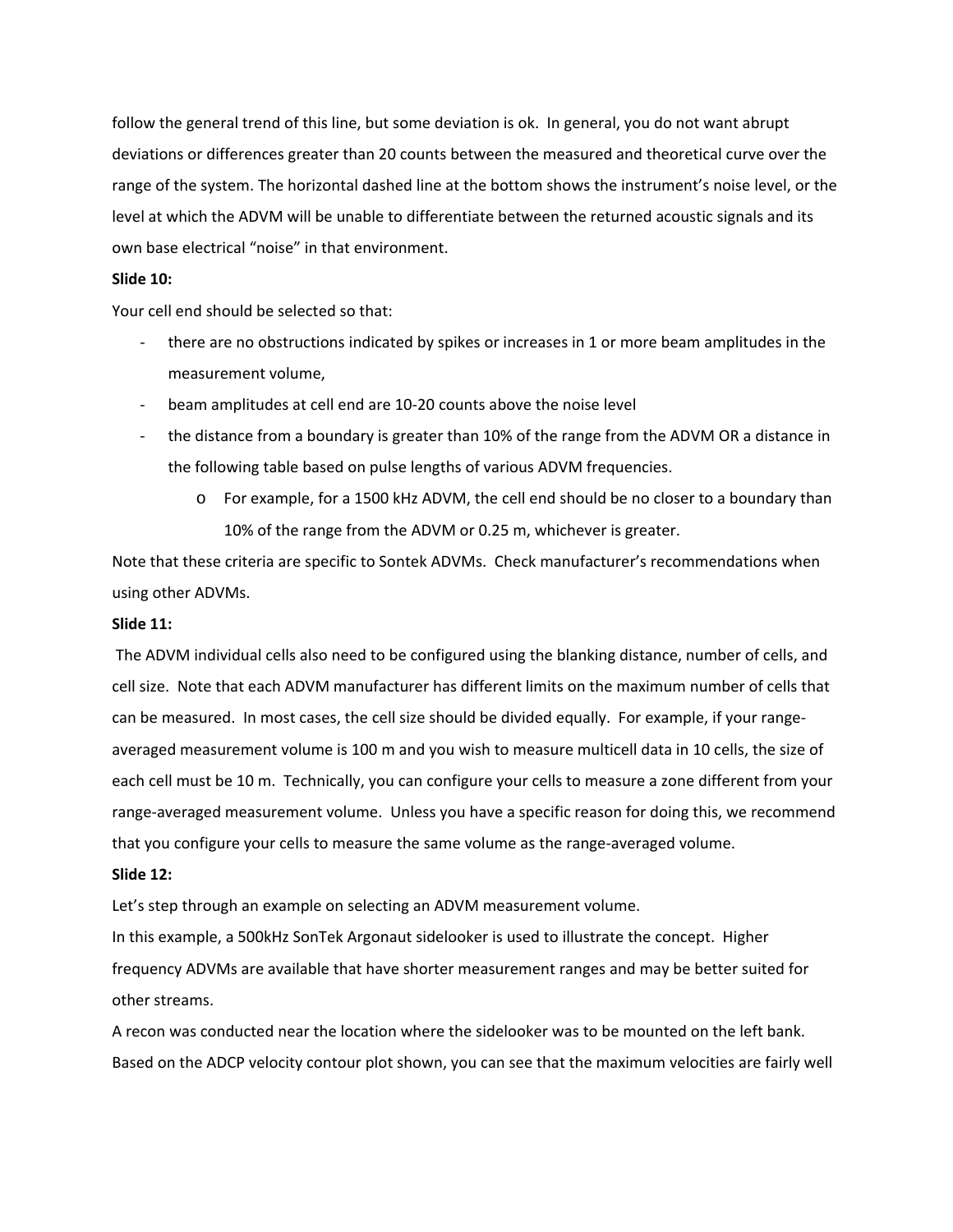distributed across the middle of the channel. Ideally, you would want to check the flow distribution in the channel over a range of flows.

#### **Slide 13:**

The ADVM was installed temporarily at the site to check conditions. The beam amplitudes decrease steadily with increasing range from the ADVM, with no major spikes, leveling off, or increases out to about 65 m. An obstruction was noted at about 65 m, which was likely the channel bottom near the opposite streambank. The beam amplitudes before this obstruction are more than 20 counts above the instrument noise level. You can also see that the beam amplitudes follow the theoretical decay curve fairly well. If the beam check had indicated obstructions throughout the range or other problems, we may have needed to select a different site or measure a smaller portion of the channel. One possible concern in this beam check is that there appears to be a very slight leveling-off at about 50m, which could indicate that a sidelobe on one of the beams is glancing the water surface. You would need to watch this to determine if it is a consistent pattern or if it gets worse as the gage height decreases. In that case, you might want to re-align the ADVM or reduce the sampling volume. For now, let's focus on the major obstruction at 65 m.

### **Slide 14:**

The ADVM at this site was installed on a slide track mount. The end of the slide track was placed on the downstream side of a large rock to protect the ADVM from damage from debris moving down the channel. However, the rock likely causes a flow disturbance near the ADVM that you would want to avoid in your measurement volume. Therefore, the cell begin should start beyond this zone of turbulence.

### **Slide 15:**

Some measurements were made to estimate the size of the turbulence zone induced by the rock. Remember the wake turbulence equation earlier in the podcast. The factor "b" is the distance to the edge of the wake turbulence zone and should be considered the minimum cell begin and blanking distance. Since the rock was round, the shape factor was estimated at 0.62. The rock was about 2 m wide, and the distance from the ADVM to the upstream face of the rock was about 2.2 m. Plugging these numbers into the equation, the factor "b" is then 1.3 m. In this case, we rounded up to 2 m to be conservative, considering the size of the turbulence zone may change with different flows.

# **Slide 16:**

Based on the beam check, we noted an obstruction at about 65 m. For a 500kHz Sontek, you should reduce the cell end away from the obstruction at a distance that is the greater of 10% times the range to